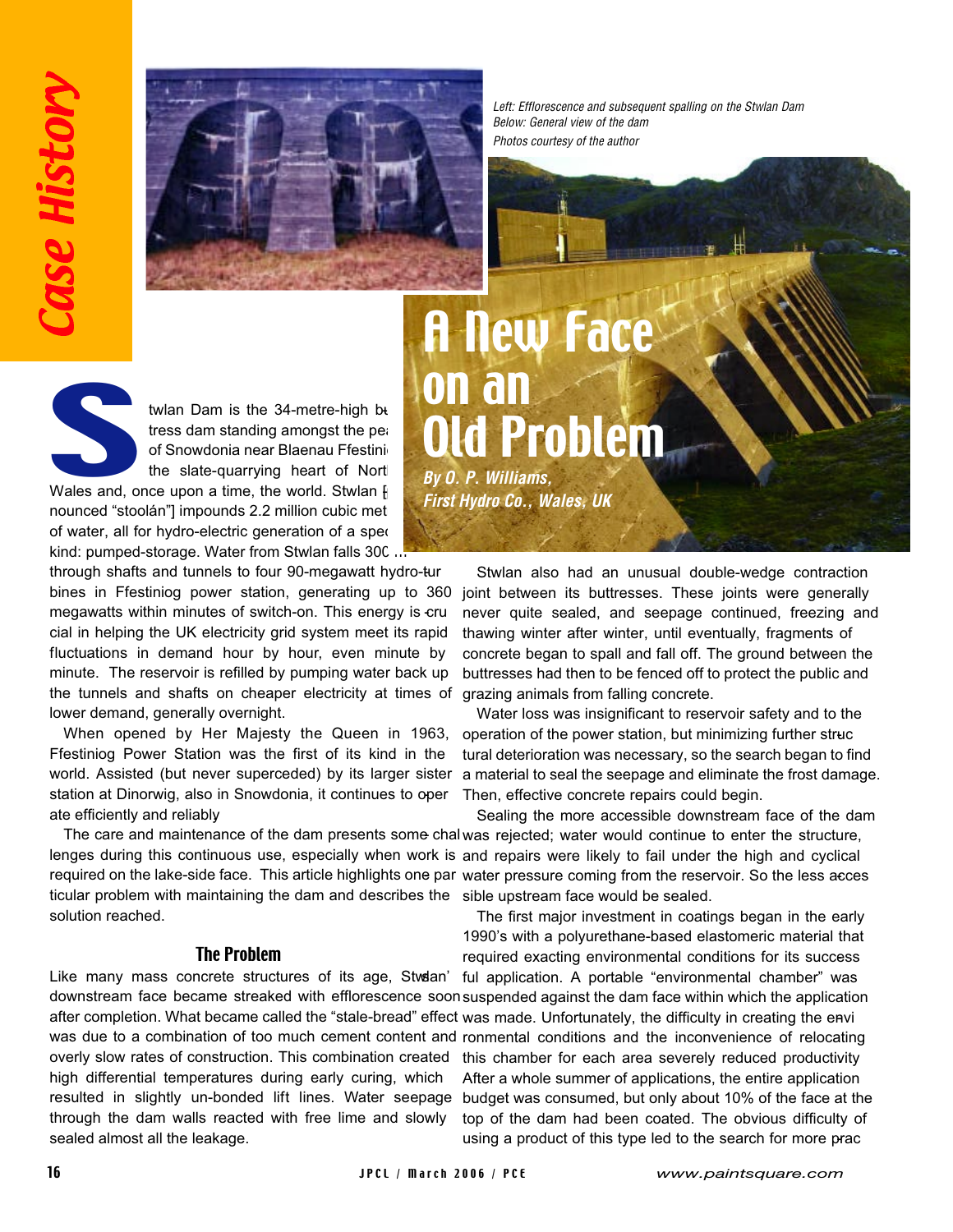tical materials that were far more tolerant of varying weather conditions.

A material was therebre needed tha could be applie to the upstream face and survive under the  $b$ lowing conditions:



Access platform suspended from special mobile rig on the dam crest for second round of coating trials

above sea level;

rainfall of over 2.4 m a year; and

two hours before being re-flooded.

## The Trials

the challenge, proposing a wide range of siderably.

products, including elastomeric polymers, polymeric membranes, and than eight months and re-assessed in cementitious-based products. These three trials were left for more the spring of 2004. After exposure and

All were left on for a winter or two of re-flooding more than 250 times, it was daily exposure and submergence, andclear that, for adhesion, unofrmity, then reassessed. By 2002, three materi residual thickness, crack and defect als looked promising: a) a cement-basedridging, and edge integrity, only one product, b) an epoxy resin reinforced product was virtually blemish-free: a with glassflake, and c) an epoxy-based 100% solids epoxy incorporating polymer. The dam owners, First Hydro, Kevla<sup>®</sup> (aramid fibers). Moreover, decided to further assess these three wind, rain, temperature changes, and products. humidity problems during application

One product seemed to be too good to and early curing did not adversely be true. The weather was rough and the affect the epoxy.

water level was high when it was applied, with application by roller con-visual contamination of the lake water tinuing below the cold waves. "No prob-on first submergence, First Hydro conlem," said the applicator. "No way!" sidered the epoxy to clearly be the best retorted Bryn Williams, First Hydro's performer. Despite its higher unit cost, assistant civil engineer. When he it was also evaluated to be the best over returned the next day with company all value. Accordingly, the product was civil engineer Owen P. Williams, Bryn specified for all the remaining joints on expected to see the whole panel the dam. **Continued** In conjunction with no waste and no

washed off. certainly where applied under water. But the trial was intact, and showed no sign of tidemark at all– three years later, it still doesnt.

First Hy-dro's term mainte-

nance contractor, formerly Palmers but

• no temperature control on an now Pyeroy of Rosyth and Newcastle, exposed mountain well over 500 m then applied the three best coatings • no humidity control with an average from a special mobile rig on the dam from an access platform suspended crest road.

• wet concrete exposed for as little as Each product was applied in a 4- Product trials were initiated in 2000. ufacturer Preparation was by high-Manufacturers were invited to prepare pressure washing of the concrete only a patch of the dam face to their require with no repairs to the slight concrete ments and to apply their most suitable defects. Application rate, bridging of coating. Eight manufacturers took up joints and defects, and waste varied con metre-wide strip the full height of a double buttress joint, each under the direc tion and supervision of the coating man